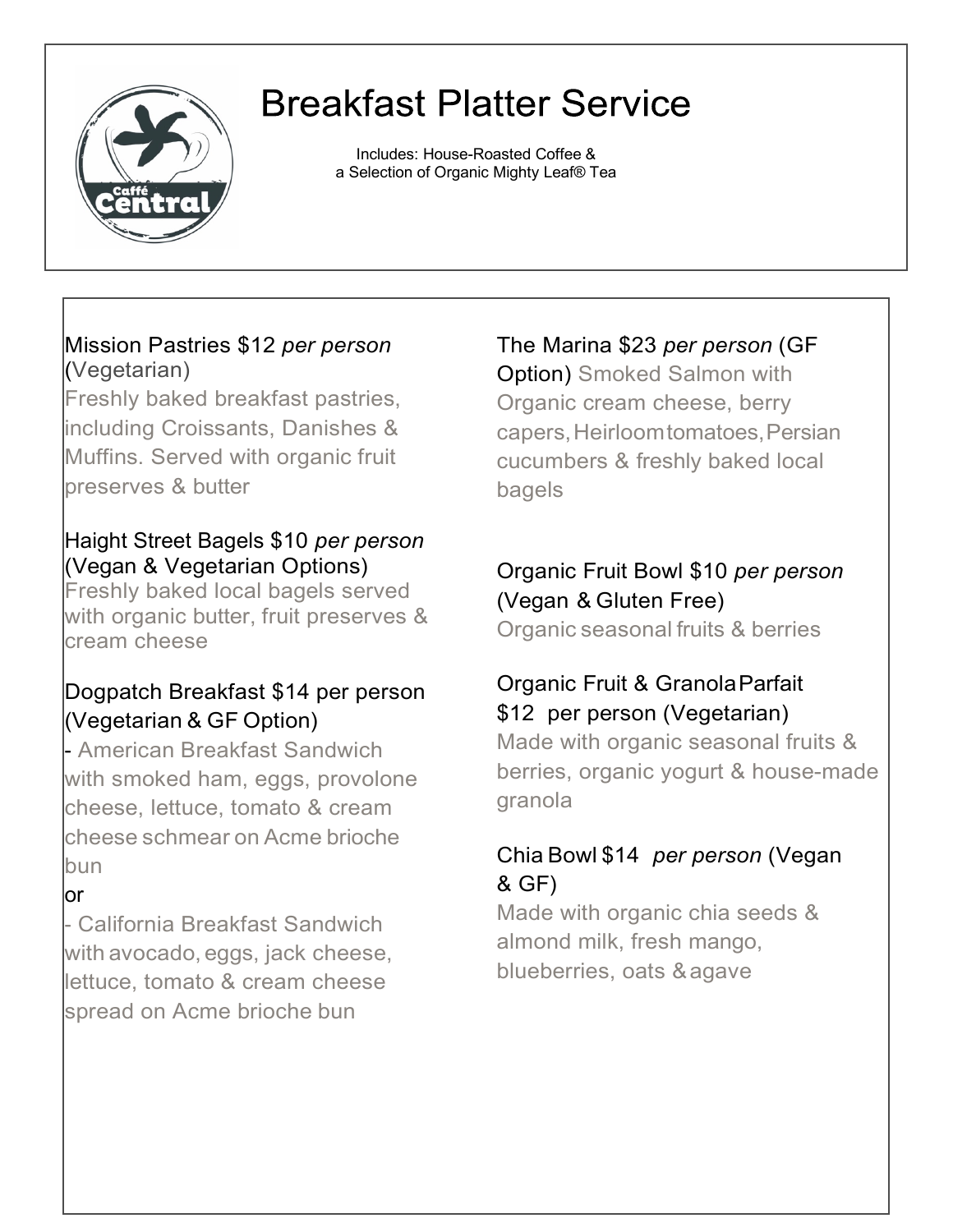

## **Individual Breakfast Boxes**

Includes: House-Roasted Coffee & a Selection of Organic Mighty Leaf® Tea

## Breakfast Burrito \$20 *per person*

Choice of:

- American: Smoked Ham, Cheddar, Scrambled Eggs, Sour Cream & **Potatoes**
- California (Vegetarian): Scrambled Eggs, Avocado, Cheddar, Potatoes & Sour Cream
- Garden (Vegan): Roasted Bell Peppers, Spinach, Avocados, Sautéed Mushrooms & Roasted Tomato Spread wrapped in whole wheat tortilla

## Quiche \$15 *per person* (Vegetarian Option)

- Lorraine: Ham, bacon and cheese

or

- Spinach & Mushroom (Vegetarian)

## On The Griddle \$16 *per person*

-Scrambled eggs, applewood smoked bacon, avocado, acme levain toast with butter and preserves

## Steel-Cut Oatmeal \$14 *per person* (Vegetarian)

-Organic Steel-Cut oatmeal with fresh berries, raisins, sliced almonds and organic brown sugar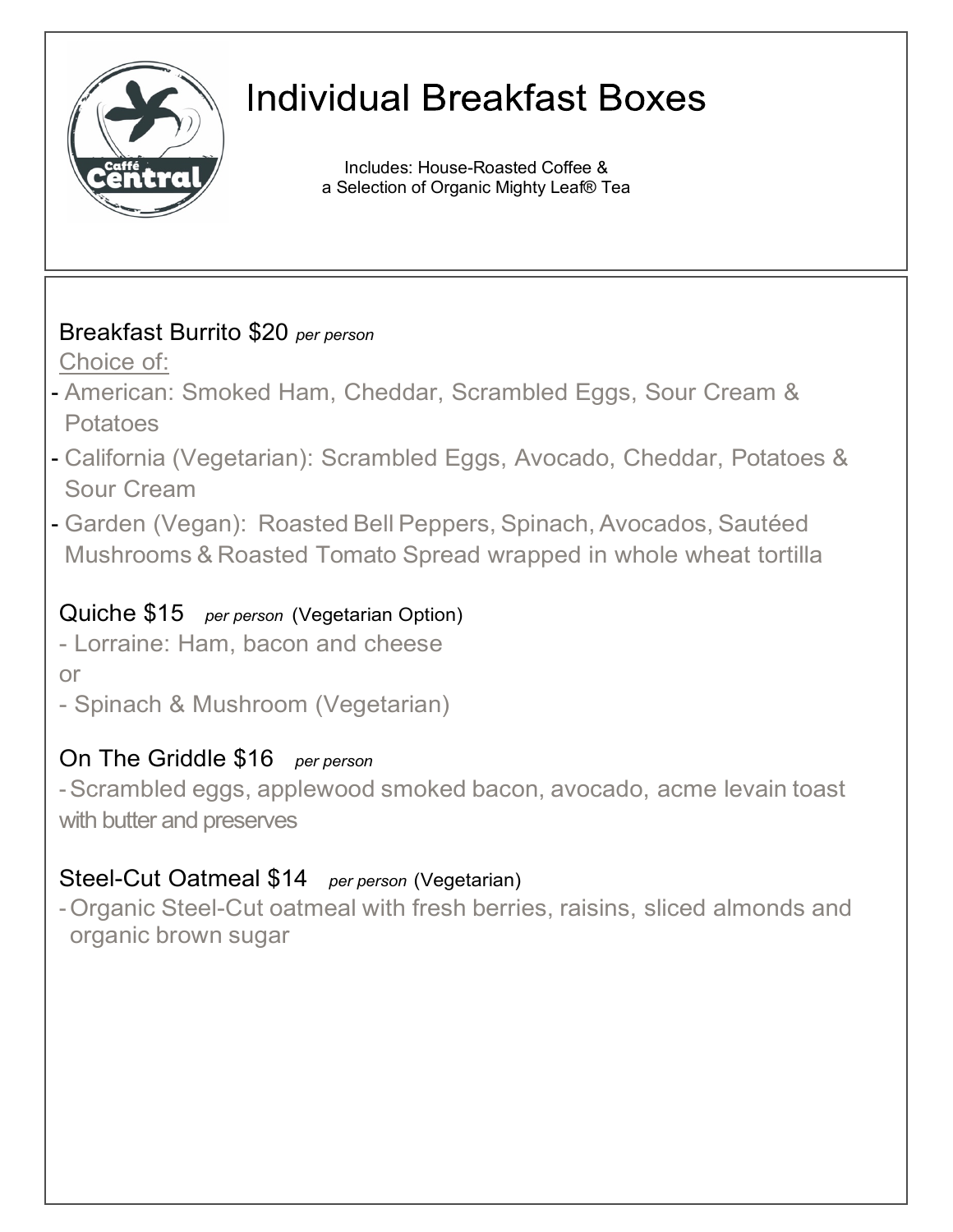

# On the Go Breakfast

\*Includes a cup of House-Roasted coffee or selection of Organic Mighty Leaf® tea

## Chia Bowl \$14 *per person* (Vegan & GF)

Made with organic chia seeds & almond milk, fresh mango, blueberries, oats &agave

## Breakfast Burritos \$20.00 each

Choice of:

- American smoked ham, cheddar cheese, scrambled eggs, sour cream & potatoes
- Californian (Vegetarian) Scrambled Eggs, Avocado, Cheddar, Potatoes& Sour Cream

-Garden (Vegan) Whole Wheat Tortilla, Roasted Bell Peppers, Spinach, Avocados, Sautéed Mushrooms & Roasted Tomato Spread

#### Breakfast Bagel Sandwich \$16

-Classic: Smoked Ham, scrambled eggs, Provolone cheese, tomatoes, Organic cream cheese

-California: (Vegetarian) Avocado, scrambled eggs, Jack cheese, tomatoes, Organic cream cheese

## Greek Yogurt Parfait  $$12$  each

Fresh seasonal berries, house-made granola & organic yogurt

Fresh Fruit Cup \$10 each Assorted Fresh Fruit bites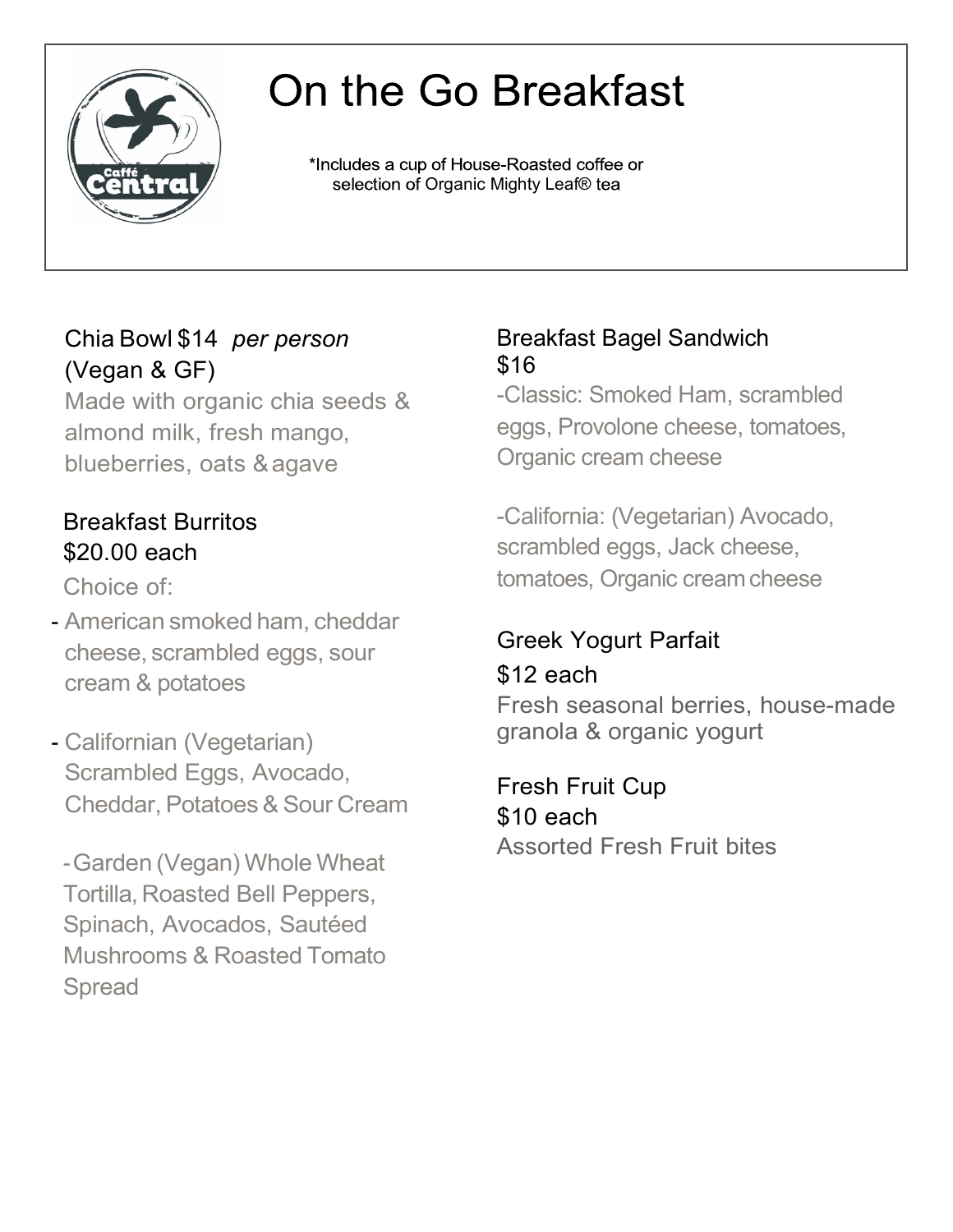

# Salad Bowls

Includes side bread & a beverage

#### Caesar (Vegetarian) \$17

Romaine lettuce & house-made croutons tossed in a creamy Caesar dressing, shaved Parmigiano-Reggiano cheese

#### Romana \$19

Tender romaine hearts, house-made croutons, grilled chicken, smoked bacon, tossed in a creamy Caesar dressing and topped with shredded Parmesan cheese

The Greek (vegetarian) \$17 Romaine lettuce, bell peppers, cucumbers, red onions, Kalamata olives, Roma tomatoes tossed in a lemon vinaigrette and topped with Feta cheese

## Ragazzi (Vegan) \$17

Penne pasta tossed in a pesto topped with fresh basil, cherry tomatoes & avocado

Dirty Bird \$18 Mixed greens salad with grilled chicken, avocados, onions, cucumbers & dirty dressing

## Farmers Market (vegetarian) \$18

Roasted beets, goat cheese, sliced almonds, Arcadian Harvest, navel orange slices tossed in blood orange dressing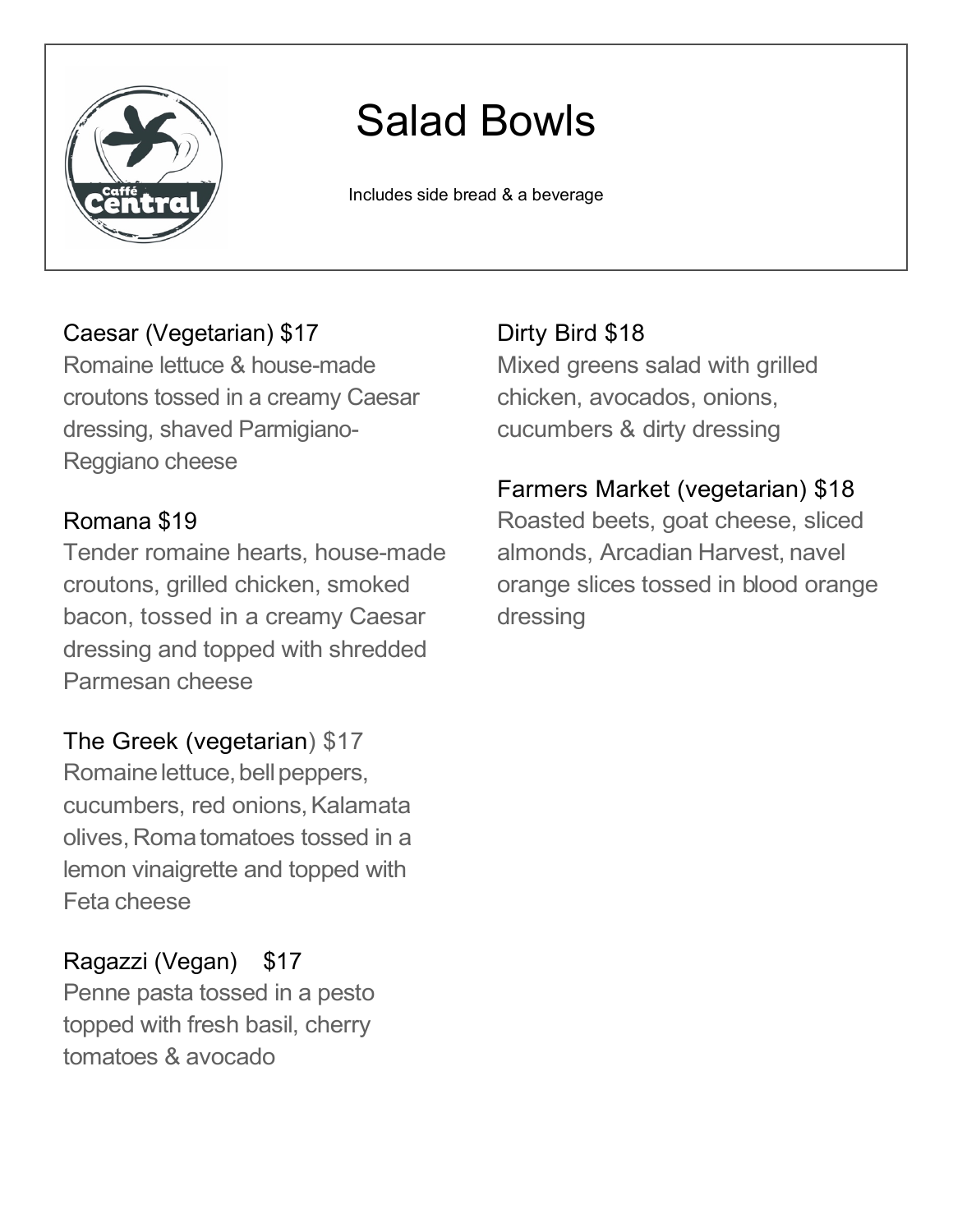

# **Sandwiches**

\*Includes one whole fruit, house salad and a beverage

#### SANDWICHE BOXES: \$20 per person

## Panini Caprese (vegetarian)

Fresh Ovalini mozzarella, tomatoes, balsamic glaze & EVOO on hot pressed focaccia

## Turkey & Avocado BLT

smoked turkey, bacon, cheddar cheese, arugula, tomatoes & mayo-pesto on baguette

## French Classic

smoked ham, swiss cheese, lettuce, tomatoes & home-made aioli onbaguette

## Chicken Club Pesto

bacon, arugula, red onions, tomatoes, pepper jack cheese, sriracha mayo & pesto spread on panini roll

## Smoked Turkey & Pepper jack

with lettuce, tomatoes, cheddar cheese & house aioli spread on buttery brioche

## California Baguette (vegetarian)

pesto aioli spread, lettuce, tomatoes, cucumbers, sprouts, red onion, avocado, micro greens & pepper jack cheese

## Hummus & Avocado Toast (Vegan)

hummus spread, avocados, cucumbers, tomatoes & alfalfa sprouts on open-faced acme levain bread

#### Avocado & Boiled Egg Toast

arugula, provolone cheese, tomatoes & EVOO on open-faced acme levain bread

#### Smoked Salmon Toast (+\$4.00)

cucumbers, cherry tomatoes, capers, chives, red onions & pesto aioli

#### Open-Face Tuna Salad

albacore tuna, mayo, celery, granny smith apples on open-faced acme levain toast